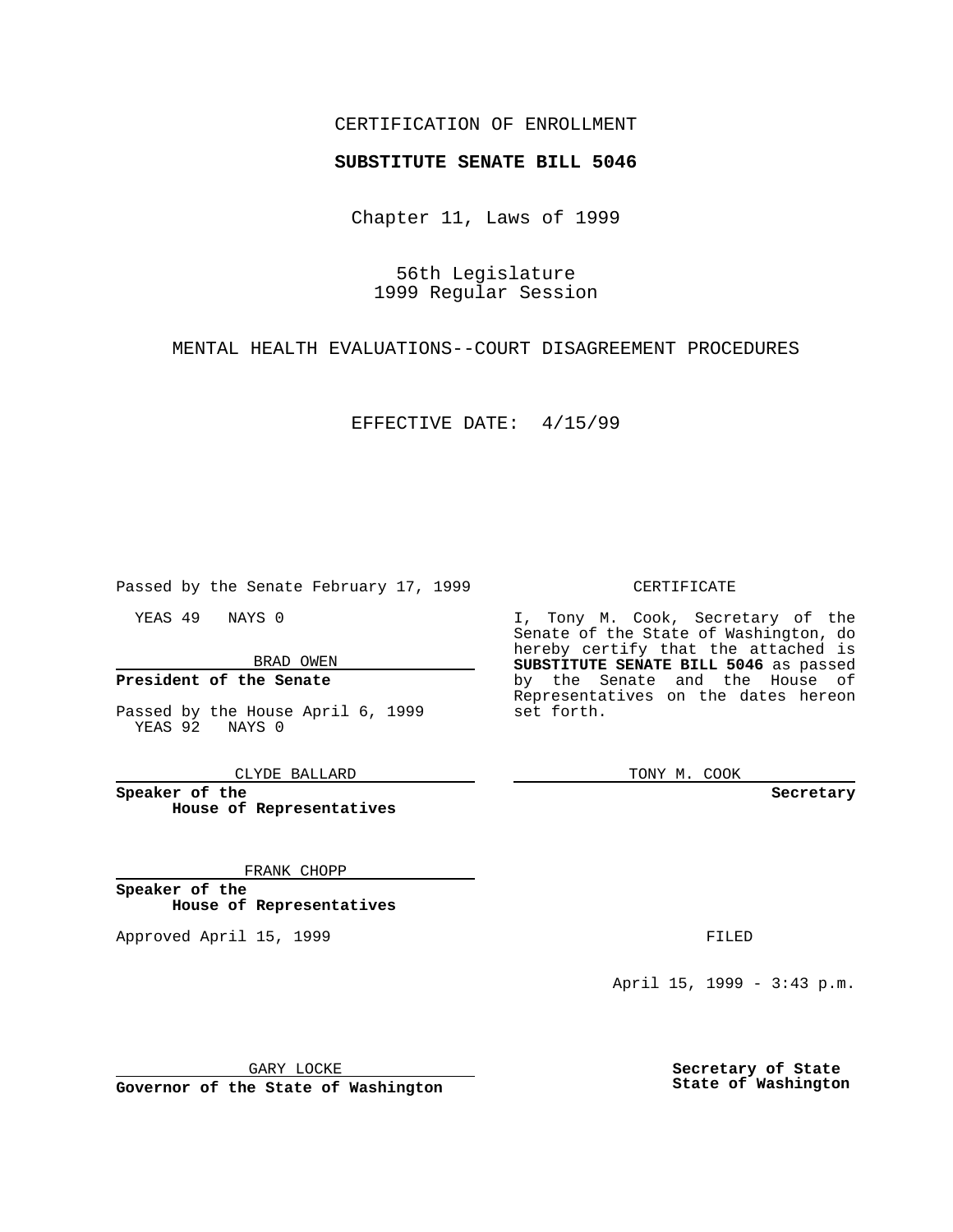## **SUBSTITUTE SENATE BILL 5046** \_\_\_\_\_\_\_\_\_\_\_\_\_\_\_\_\_\_\_\_\_\_\_\_\_\_\_\_\_\_\_\_\_\_\_\_\_\_\_\_\_\_\_\_\_\_\_

\_\_\_\_\_\_\_\_\_\_\_\_\_\_\_\_\_\_\_\_\_\_\_\_\_\_\_\_\_\_\_\_\_\_\_\_\_\_\_\_\_\_\_\_\_\_\_

Passed Legislature - 1999 Regular Session

#### **State of Washington 56th Legislature 1999 Regular Session**

**By** Senate Committee on Human Services & Corrections (originally sponsored by Senators Long, Hargrove and Costa)

Read first time 01/29/1999.

 AN ACT Relating to creating an additional hearing procedure when the court disagrees with the mental health evaluation conducted by a professional person; amending RCW 71.05.235; providing an effective date; and declaring an emergency.

BE IT ENACTED BY THE LEGISLATURE OF THE STATE OF WASHINGTON:

 **Sec. 1.** RCW 71.05.235 and 1998 c 297 s 18 are each amended to read as follows:

 (1) If an individual is referred to a county designated mental health professional under RCW 10.77.090(1)(d)(iii)(A), the county designated mental health professional shall examine the individual within forty-eight hours. If the county designated mental health professional determines it is not appropriate to detain the individual or petition for a ninety-day less restrictive alternative under RCW 71.05.230(4), that decision shall be immediately presented to the superior court for hearing. The court shall hold a hearing to consider the decision of the county designated mental health professional not later than the next judicial day. At the hearing the superior court shall review the determination of the county designated mental health professional and determine whether an order should be entered requiring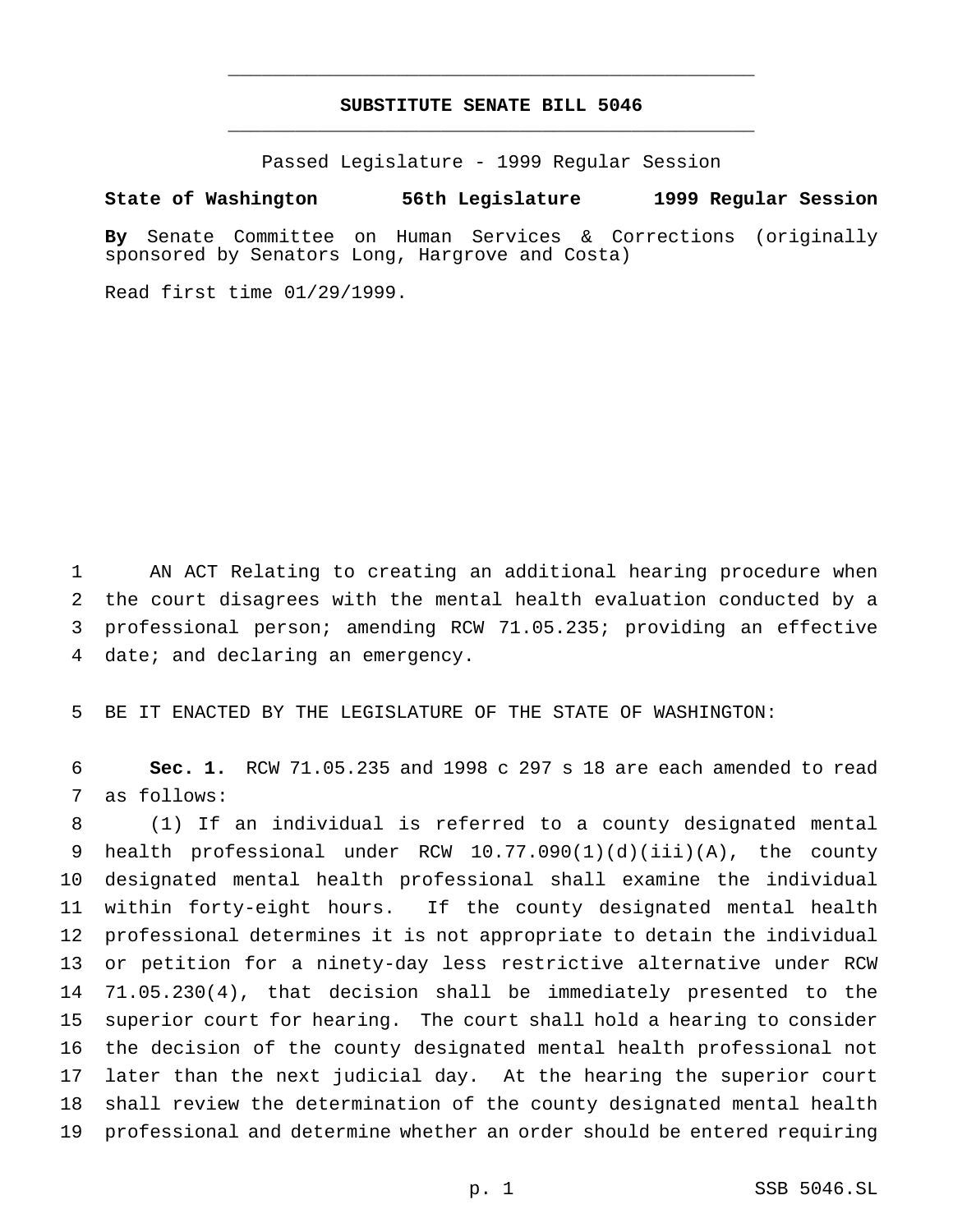the person to be evaluated at an evaluation and treatment facility. No person referred to an evaluation and treatment facility may be held at the facility longer than seventy-two hours.

 (2) If an individual is placed in an evaluation and treatment facility under RCW 10.77.090(1)(d)(iii)(B), a professional person shall evaluate the individual for purposes of determining whether to file a ninety-day inpatient or outpatient petition under chapter 71.05 RCW. Immediately following completion of the evaluation, the professional person shall file a petition or, if the recommendation of the professional person is to release the individual, present his or her recommendation to the court. The superior court shall review the 12 recommendation not later than the next judicial day. If the court rejects the recommendation to unconditionally release the individual, 14 the court may order the individual detained at a designated evaluation 15 and treatment facility for not more than a seventy-two hour evaluation and treatment period and direct the individual to appear at a surety 17 hearing before that court within seventy-two hours, or the court may 18 release the individual but direct the individual to appear at a surety 19 hearing set before that court within eleven days, at which time the prosecutor may file a petition under this chapter for ninety-day 21 inpatient or outpatient treatment. If a petition is filed by the 22 prosecutor, the court may order that the person named in the petition 23 be detained at the evaluation and treatment facility that performed the evaluation under this subsection or order the respondent to be in outpatient treatment. If a petition is filed but the individual fails 26 to appear in court for the surety hearing, the court shall order that a mental health professional or peace officer shall take such person or cause such person to be taken into custody and placed in an evaluation 29 and treatment facility to be brought before the court the next judicial day after detention. Upon the individual's first appearance in court after a petition has been filed, proceedings under RCW 71.05.310 and 71.05.320 shall commence. For an individual subject to this 33 subsection, the prosecutor or professional person may directly file a petition for ninety-day inpatient or outpatient treatment and no petition for initial detention or fourteen-day detention is required before such a petition may be filed.

 (3) If a county designated mental health professional or the professional person and prosecuting attorney or attorney general, as appropriate, stipulate that the individual does not present a